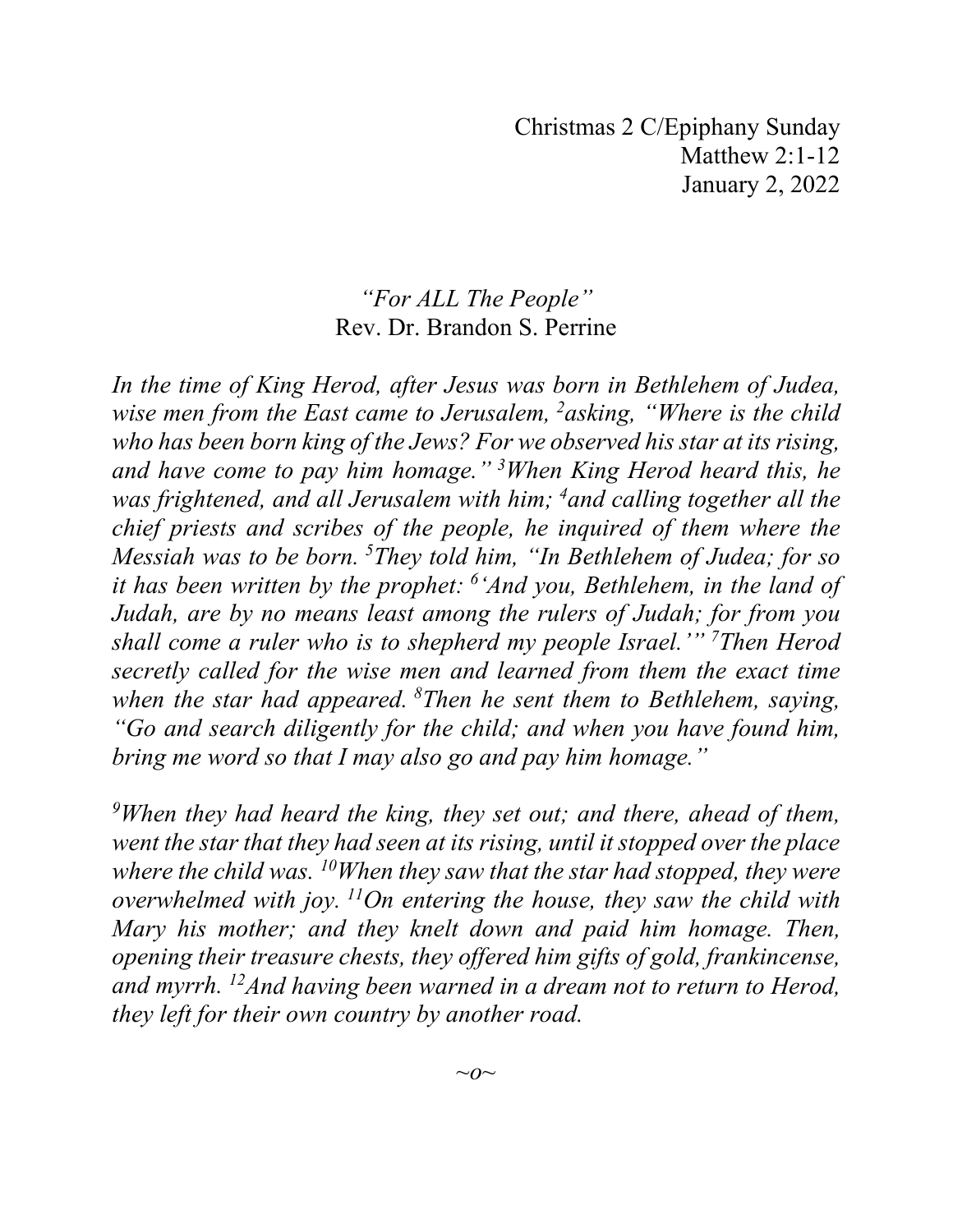If you joined us on Christmas Eve, you heard the story of Jesus' birth in a Bethlehem stable and frightened shepherds, visited by a shining company of the heavenly host, making pilgrimage to the stable to bear witness to the special birth. If you joined us last Sunday, you heard of Mary and Joseph and the child Jesus at the Jerusalem Temple. Up to this point, however, noticeably absent from our Christmas celebrations are the Wise Ones, the magi of Matthew's gospel, the three kings of later tradition—Caspar, Melchior, and Balthazar. It's a good thing you joined us today! After all, what's a Nativity scene without the three kings? And what's a Christmas pageant without the Wise Ones?

Up to this point in our celebration of Christmas, we've heard Luke's perspective on the special birth. Today, though, we listen for Matthew's. Perhaps the most defining feature of Matthew's story is the inclusion of a special star, magi, and the conflict with King Herod. The magi or wise ones described in Matthew's gospel are understood to be astrologers from the East—more likely Zoroastrian priests than kings. More important than who they might have been or even if they actually existed, is what they represent for Matthew. Matthew, like Luke, believed that Jesus' birth was indeed good news of great joy for *all* the people. For these authors, Jesus' birth wasn't good news for Israel alone, but for the world. When was the last time you heard something that was actually good news for *all*  the people—for the world?

From the beginning, Matthew sets the stage for this global good news in his genealogy of Jesus. Unlike Luke who only names Mary, Matthew names four additional significant women in his genealogy: Tamar, Rahab, Ruth, and Bathsheba. In addition to having certain "marital abnormalities," as scholars Borg and Crossan describe them, these women were all presumed to be Gentiles, that is, they were not Jewish. In weaving Jesus' family tree, Matthew was already setting the stage for the global significance of Jesus' birth, not just for Israel, but for the world. This is the literary function of the magi as well.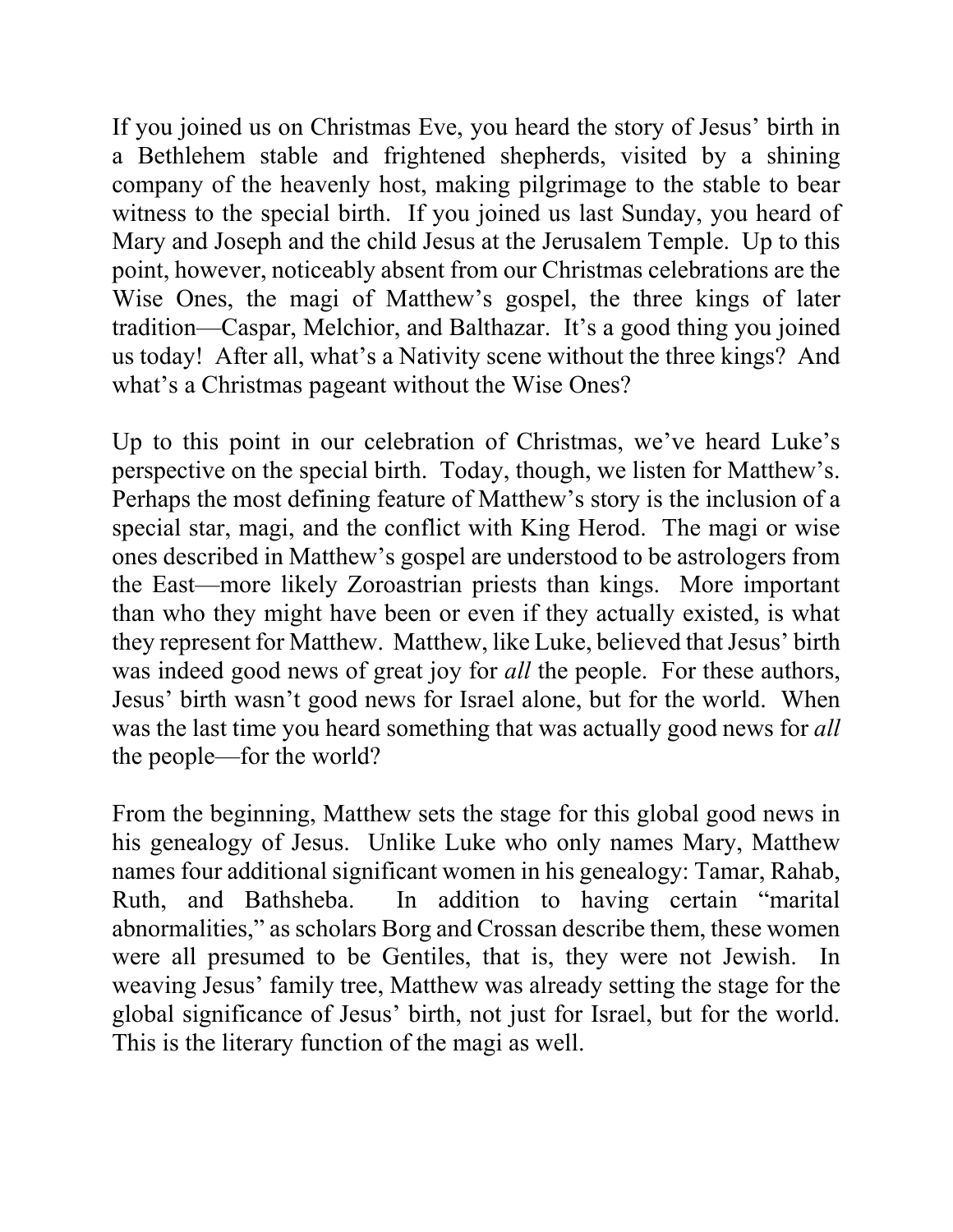For months, presumably, the magi had been following a star that they say arose at the time of Jesus' birth. Matthew tells us that they made it as far as Jerusalem before they stopped to ask King Herod for directions. Though seemingly cooperative, just beneath the surface King Herod seethed. The Gentile magi had described a newborn child as "king of the Jews." This was a title that belonged to Herod alone. Any child with claims to the throne would be a threat to his power as Herod ruled as the Rome-appointed king of the Jews. These wise ones' intent to pay homage to a child and not to Herod himself was a further assault to his dignity. After consulting with his own council, Herod revealed that the Messiah was to be born in Bethlehem, a tiny village just nine miles away.

Matthew tells us that the magi continued on their journey until the star they had observed at its rising stopped over the place where the child was. For Matthew, the star "does not make a statement about an [actual] astronomical phenomenon, but a statement about Jesus: his birth is the coming of the light that draws wise men of the Gentiles to its radiance."<sup>[1](#page-2-0)</sup> The birth of Jesus, and the star that heralds it, are good news for the world.

Both Matthew and Luke believed that Jesus represented the next step in the fulfillment of God's dream for a transformed earth, not just for a liberated Israel. This was good news of a global significance! When was the last time you heard something that was actually good news for *all* the people—for the world?

The good news of Jesus' birth for the authors of our Christmas stories was not the conversion of the world to a Christianity that didn't yet exist. It was the realization of God's dream for a world of peace through justice, equity and mutuality, right relationship with neighbor and with the earth. This is the very message that Jesus preached and taught, healed to reveal, and died to bear witness to. And "we who have seen the star and heard the angels sing are called to participate in the new birth and new world proclaimed by these stories."<sup>[2](#page-2-1)</sup> Christmas, for these authors, was just the

<span id="page-2-0"></span><sup>1</sup> Borg and Crossan, *The First Christmas*, New York: HarperOne, 2007. pg. 92.

<span id="page-2-1"></span><sup>2</sup> Ibid., pg. 242.